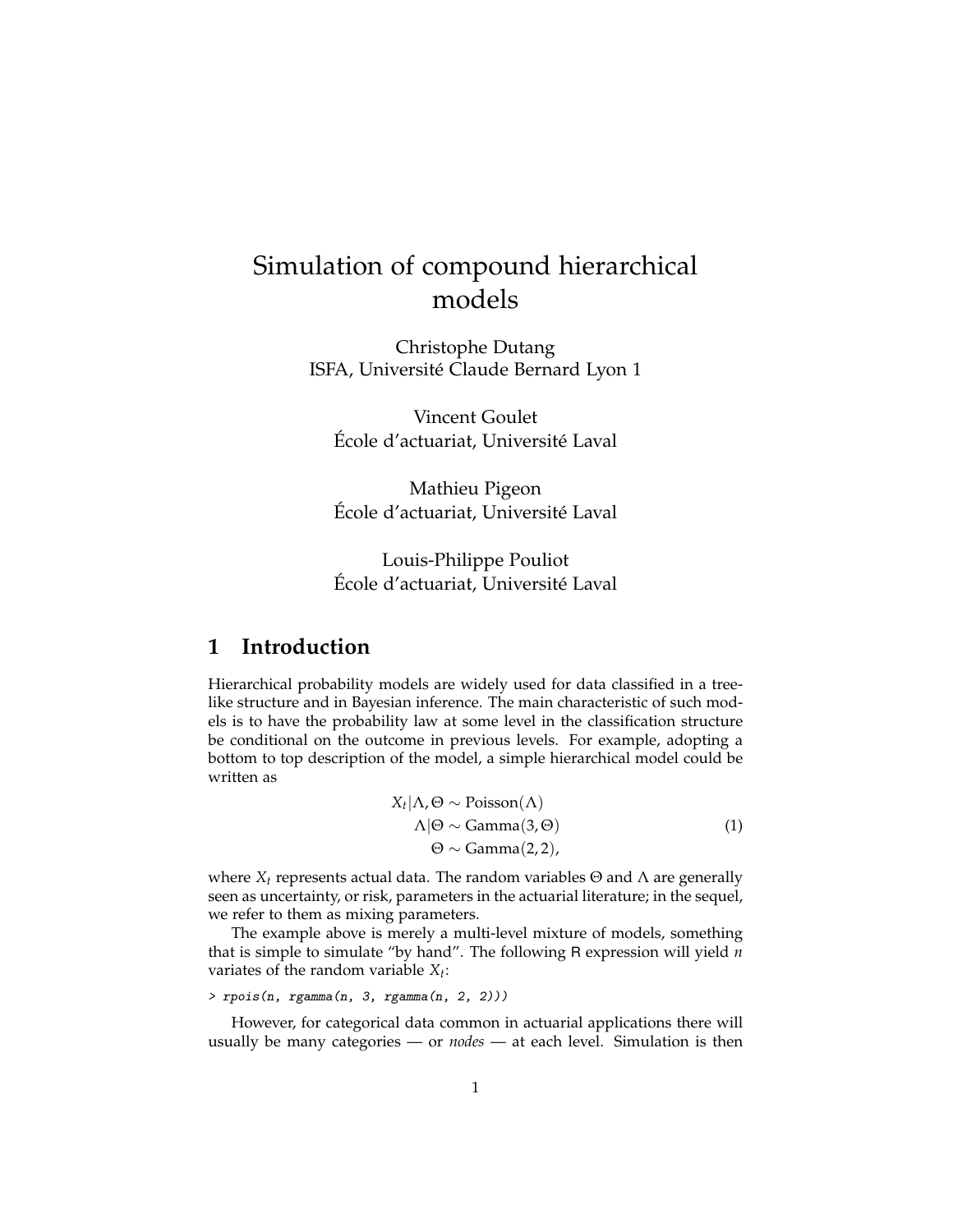complicated by the need to always use the correct parameters for each variate. Furthermore, actuaries often need to simulate both the frequency and the severity of claims for compound models of the form

<span id="page-1-0"></span>
$$
S = C_1 + \dots + C_N,\tag{2}
$$

where  $C_1, C_2, \ldots$  are mutually independent and identically distributed random variables each independent of *N*.

The package provides function simul to simulate data from compound models like [\(2\)](#page-1-0) where both the frequency and the severity components can have a hierarchical structure. The function also supports weights (or volumes) in the model. We give here a brief description of the function and its usage; see [Goulet and Pouliot](#page-8-0) [\(2008\)](#page-8-0) for details about the supported models and more thorough examples.

## **2 Description of hierarchical models**

We need a method to describe hierarchical models in R that will meet the following criteria:

- 1. simple and intuitive to go from the mathematical formulation of the model to the R formulation and back;
- 2. allows for any number of levels and nodes;
- 3. at any level, allows for any use of parameters higher in the hierarchical structure.

A hierarchical model is completely specified by the number of nodes at each level  $(I, J_1, \ldots, J_I$  and  $n_{11}, \ldots, n_{II}$ , above) and by the probability laws at each level. The number of nodes is passed to simul by means of a named list where each element is a vector of the number of nodes at a given level. Vectors are recycled when the number of nodes is the same throughout a level. Probability models are expressed in a semi-symbolic fashion using an object of mode "expression". Each element of the object must be named with names matching those of the number of nodes list — and should be a complete call to an existing random number generation function, but with the number of variates omitted. Hierarchical models are achieved by replacing one or more parameters of a distribution at a given level by any combination of the names of the levels above. If no mixing is to take place at a level, the model for this level can be NULL.

**Example 1.** Consider the following expanded version of model [\(1\)](#page-0-0):

$$
X_{ijt} | \Lambda_{ij}, \Theta_i \sim \text{Poisson}(\Lambda_{ij}), \qquad t = 1, ..., n_{ij}
$$
  
\n
$$
\Lambda_{ij} | \Theta_i \sim \text{Gamma}(3, \Theta_i), \qquad j = 1, ..., J_i
$$
  
\n
$$
\Theta_i \sim \text{Gamma}(2, 2), \qquad i = 1, ..., I,
$$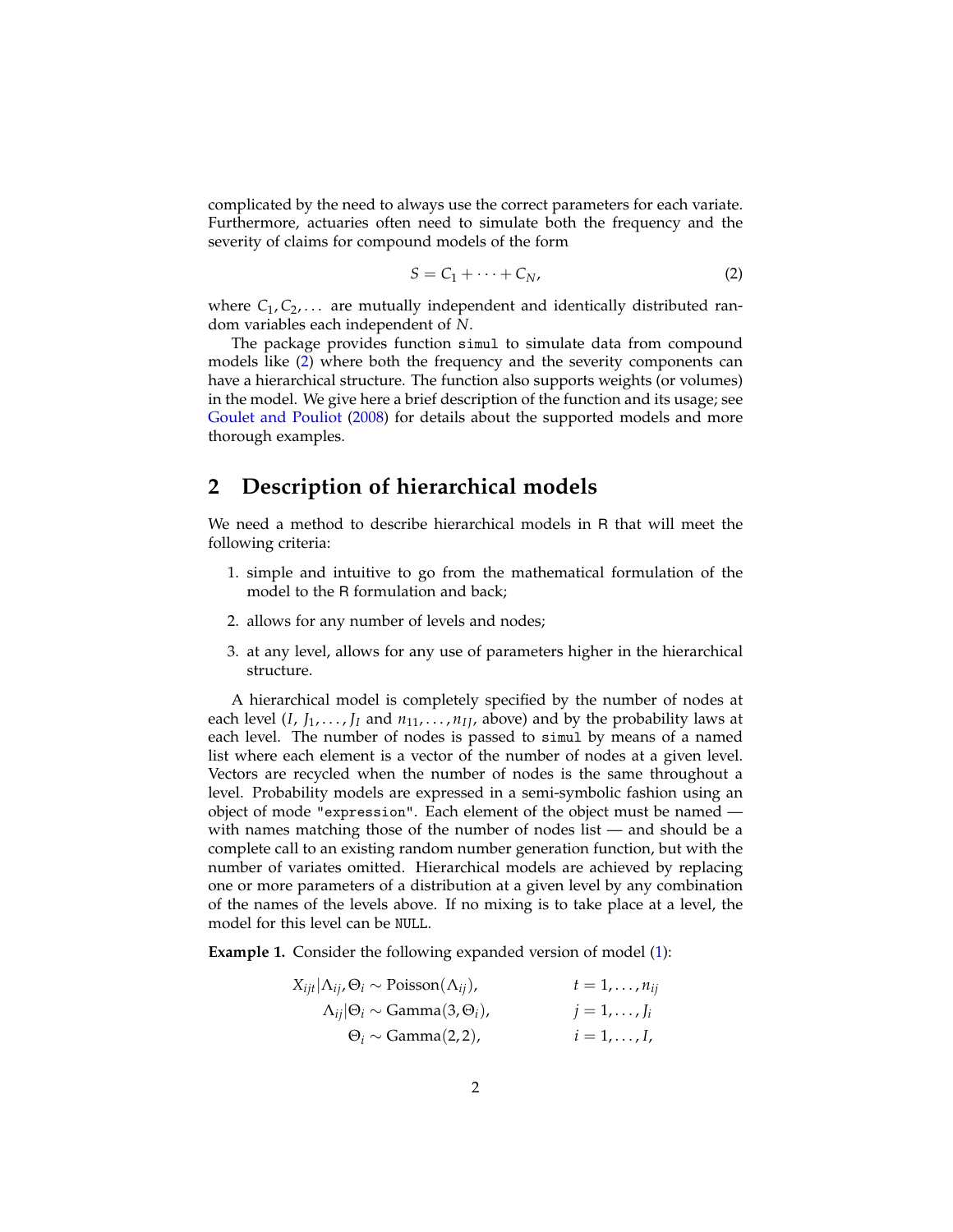with  $I = 3$ ,  $J_1 = 4$ ,  $J_2 = 5$ ,  $J_3 = 6$  and  $n_{ij} \equiv n = 10$ . Then the number of nodes is specified by

 $list(Theta = 3, Lambda = c(4, 5, 6), Data = 10)$ 

and the probability model is expressed as

```
expression(Theta = rgamma(2, 2),Lambda = rganma(3, Theta),
          Data = rpois(Lambda))
```
 $\Box$ 

Storing the probability model requires an expression object in order to avoid evaluation of the incomplete calls to the random number generation functions. Function simul builds and executes the calls to the random generation functions from the top of the hierarchical model to the bottom. At each level, the function 1) infers the number of variates to generate from the number of nodes list, and 2) appropriately recycles the mixing parameters simulated previously.

The actual names in the list and the expression object can be anything; they merely serve to identify the mixing parameters. Furthermore, any random generation function can be used. The only constraint is that the name of the number of variates argument is n.

Function simul also supports usage of weights in models. These usually modify the frequency parameters to take into account the "size" of an entity. Weights are used in simulation wherever the name weights appears in a model.

#### **3 Usage**

Function simul can simulate data for structures where both the frequency model and the severity model are hierarchical. It has four main arguments: 1) nodes for the number of nodes list; 2) model.freq for the frequency model; 3) model.sev for the severity model; 4) weights for the vector of weights in lexicographic order, that is all weights of entity 1, then all weights of entity 2, and so on.

The function returns the variates in a list of class "portfolio" with a dim attribute of length two. The list contains all the individual claim amounts for each entity. Since every element can be a vector, the object can be seen as a three-dimension array with a third dimension of potentially varying length. The function also returns a matrix of integers giving the classification indexes of each entity in the portfolio.

The package also defines methods for four generic functions to easily access key quantities for each entity of the simulated portfolio:

1. a method of aggregate to compute the aggregate claim amounts *S*;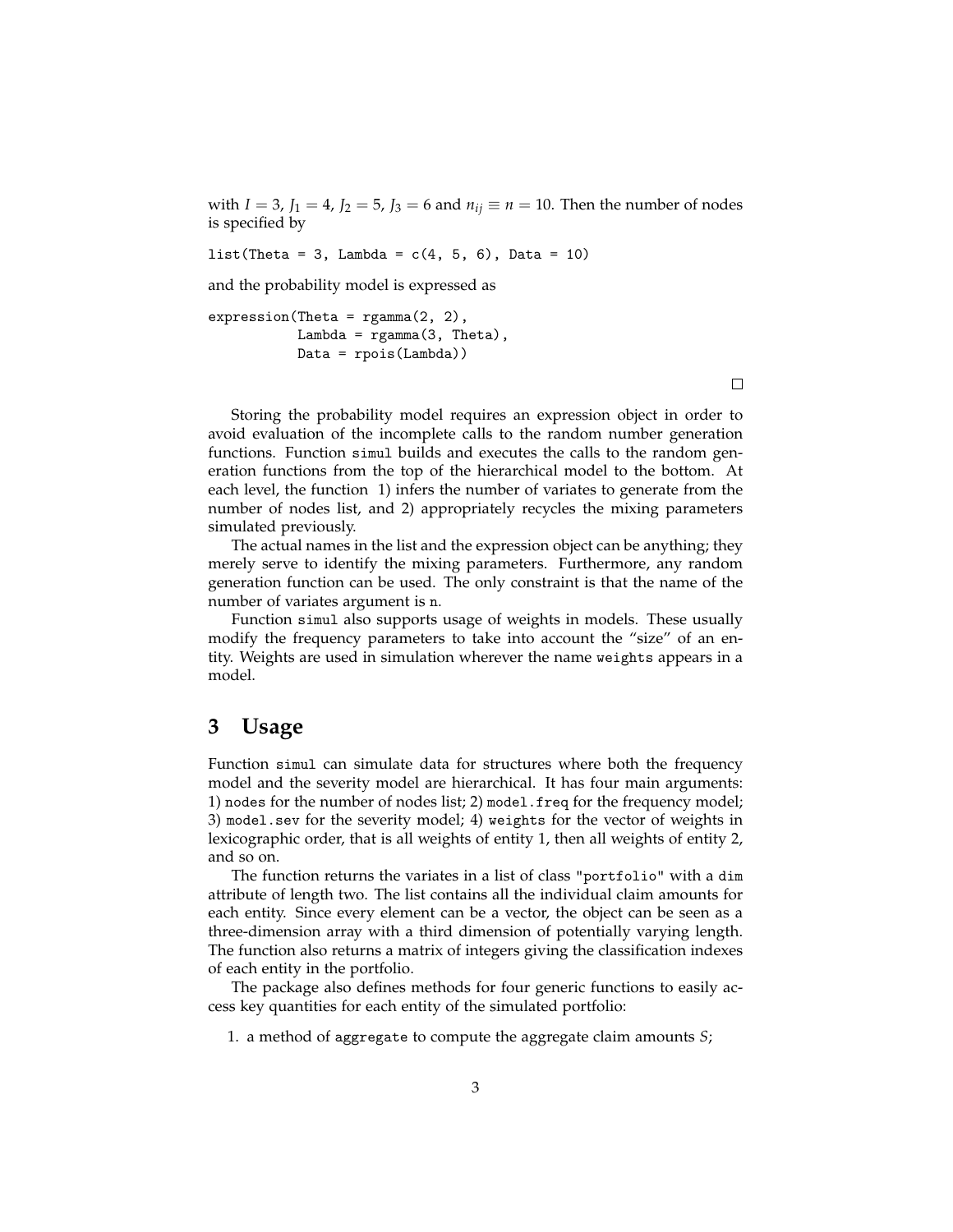- 2. a method of frequency to compute the number of claims *N*;
- 3. a method of severity (a generic function introduced by the package) to return the individual claim amounts *C<sup>j</sup>* ;
- 4. a method of weights to extract the weights matrix.

In addition, all methods have a classification and a prefix argument. When the first is FALSE, the classification index columns are omitted from the result. The second argument overrides the default column name prefix; see the simul.summaries help page for details.

The following example illustrates these concepts in detail.

**Example 2.** Consider the following compound hierarchical model:

$$
S_{ijt} = C_{ijt1} + \cdots + C_{ijtN_{ijt}},
$$

for  $i = 1, ..., I$ ,  $j = 1, ..., J_i$ ,  $t = 1, ..., n_{ij}$  and with

$$
N_{ijt} | \Lambda_{ij}, \Phi_i \sim \text{Poisson}(w_{ijt} \Lambda_{ij})
$$
  
\n
$$
\Lambda_{ij} | \Phi_i \sim \text{Gamma}(\Phi_i, 1)
$$
  
\n
$$
\Phi_i \sim \text{Exponential}(2)
$$
  
\n
$$
Q_{ij} | \Psi_i \sim N(\Psi_i, 1)
$$
  
\n
$$
Q_{ij} \sim N(\Phi_i, 1)
$$
  
\n
$$
Q_{ij} | \Psi_i \sim N(\Phi_i, 1)
$$

Using as convention to number the data level 0, the above is a two-level compound hierarchical model.

Assuming that  $I = 2$ ,  $J_1 = 4$ ,  $J_2 = 3$ ,  $n_{11} = \cdots = n_{14} = 4$  and  $n_{21} = n_{22} =$  $n_{23} = 5$  and that weights are simply simulated from a uniform distribution on (0.5, 2.5), then simulation of a data set with simul is achieved with:

```
> nodes <- list(cohort = 2,
+ contract = c(4, 3),<br>+ vear = c(4, 4, 4, 4)year = c(4, 4, 4, 4, 5, 5, 5))> mf <- expression(cohort = rexp(2),
                  control = rgamma(cohort, 1),+ year = rpois(weights * contract))
> ms <- expression(cohort = rnorm(2, sqrt(0.1)),
                  control = rnorm(cohort, 1),year = rlnorm(contract, 1))
> wijt <- runif(31, 0.5, 2.5)
> pf \le simul(nodes = nodes, model.freq = mf, model.sev = ms, weights = wijt)
```
Object pf is a list of class "portfolio" containing, among other things, the aforementioned two-dimension list as element data and the classification matrix (subscripts *i* and *j*) as element classification:

> class(pf)

[1] "portfolio"

> pf\$data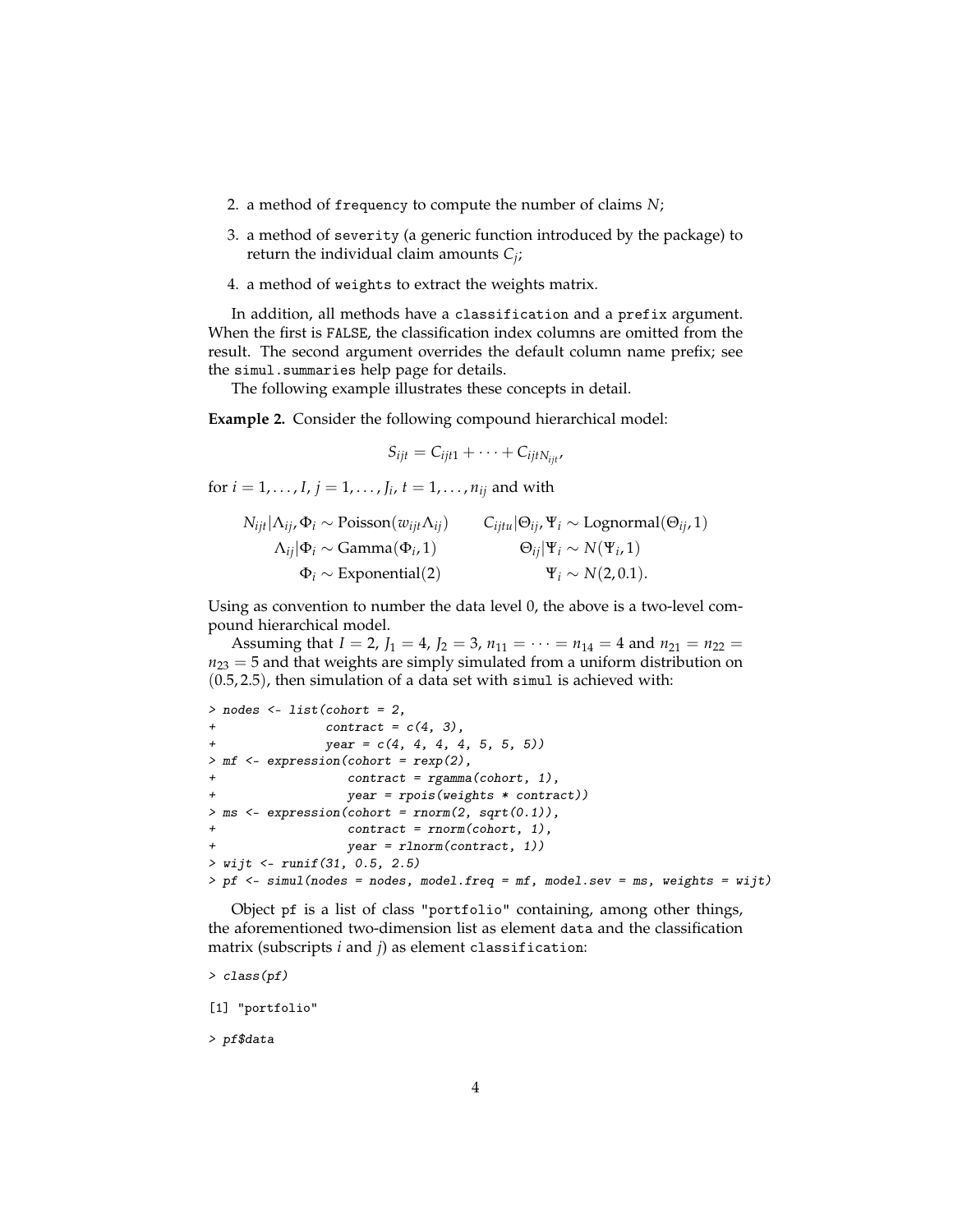```
year.1 year.2 year.3 year.4 year.5
[1,] Numeric,2 Numeric,2 11.38 Numeric,0 NA
[2,] Numeric,0 Numeric,0 Numeric,0 Numeric,0 NA
[3,] Numeric,0 Numeric,3 Numeric,0 Numeric,2 NA
[4,] Numeric,0 98.13 50.62 55.7 NA
[5,] Numeric,0 11.79 2.253 2.397 Numeric,2
[6,] Numeric,0 Numeric,0 Numeric,0 Numeric,0 Numeric,0
[7,] Numeric,3 Numeric,4 Numeric,2 Numeric,2 Numeric,0
```
> pf\$classification

|                    |   | cohort contract |
|--------------------|---|-----------------|
| $\left[1, \right]$ | 1 | 1               |
| [2,]               | 1 | 2               |
| $\mathbf{[3,]}$    | 1 | 3               |
| [4,]               | 1 | 4               |
| [5,1]              | 2 | 1               |
| [6, 1]             | 2 | 2               |
| [7.1               | 2 | 3               |

The output of pf\$data is not much readable. Printing the results of simul like this would bring many users to wonder what Numeric,  $n$  means. It is actually R's way to specify that a given element in the list is a numeric vector of length *n* — the third dimension mentioned above. To ease reading, the print method for objects of class "portfolio" only prints the simulation model and the number of claims in each node:

> pf

```
Portfolio of claim amounts
```

```
Frequency model
  \text{cohort} \sim \text{resp}(2)contract ~ rgamma(cohort, 1)
  year \sim rpois(weights * contract)
Severity model
  cohort \sim rnorm(2, \text{sqrt}(0.1))contract ~ rnorm(cohort, 1)
  year \sim rlnorm(contract, 1)
```
Number of claims per node:

|                      | cohort contract year.1 year.2 year.3 year.4 year.5 |  |  |    |
|----------------------|----------------------------------------------------|--|--|----|
| [1,]                 |                                                    |  |  | NA |
| [2,]                 |                                                    |  |  | NA |
| [3,]                 | з                                                  |  |  | NA |
| [4,]                 |                                                    |  |  | NA |
| [5,]                 |                                                    |  |  |    |
| [6,                  |                                                    |  |  |    |
| $\lbrack 7, \rbrack$ |                                                    |  |  |    |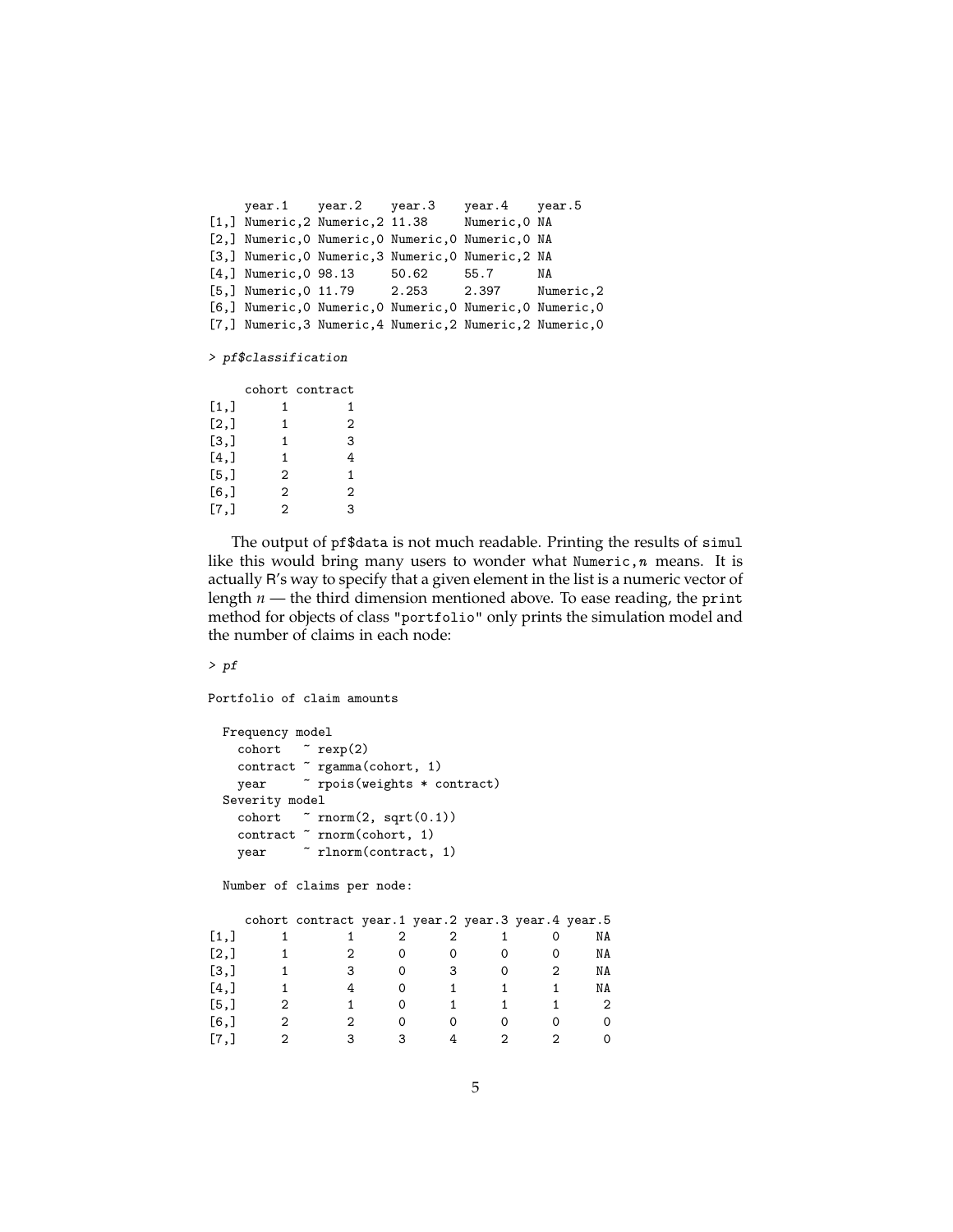By default, the method of aggregate returns the values of *Sijt* in a regular matrix (subscripts *i* and *j* in the rows, subscript *t* in the columns). The method has a by argument to get statistics for other groupings and a FUN argument to get statistics other than the sum:

> aggregate(pf)

|                      |                | cohort contract year.1 year.2 year.3 year.4 year.5      |                                 |                                            |    |      |
|----------------------|----------------|---------------------------------------------------------|---------------------------------|--------------------------------------------|----|------|
| [1,]                 | 1              |                                                         | 1 31.37 7.521 11.383 0.000      |                                            |    | NA   |
| $\lbrack 2, \rbrack$ | $\sim$ 1       | $\mathbf{2}$                                            |                                 | $0.00$ $0.000$ $0.000$ $0.000$ NA          |    |      |
| $\left[3, \right]$   | $\sim$ 1       |                                                         | 3 0.00 72.706 0.000 23.981 NA   |                                            |    |      |
| [4,]                 | $\overline{1}$ |                                                         | 4 0.00 98.130 50.622 55.705 NA  |                                            |    |      |
| [5,]                 | $\sim$ 2       |                                                         | 1 0.00 11.793 2.253 2.397 10.48 |                                            |    |      |
| [6,                  | $\overline{2}$ | $\overline{2}$                                          |                                 | $0.00 \quad 0.000 \quad 0.000 \quad 0.000$ |    | 0.00 |
| $\lbrack 7, \rbrack$ | $\overline{2}$ |                                                         | 3 44.81 88.737 57.593 14.589    |                                            |    | 0.00 |
|                      |                | > aggregate(pf, by = $c("cohort", "year"), FUN = mean)$ |                                 |                                            |    |      |
|                      |                | cohort year.1 year.2 year.3 year.4 year.5               |                                 |                                            |    |      |
|                      |                | $[1,]$ 1 15.69 29.73 31.00 26.562                       |                                 |                                            | NA |      |
|                      |                | $[2,]$ 2 14.94 20.11 19.95 5.662 5.238                  |                                 |                                            |    |      |
|                      |                |                                                         |                                 |                                            |    |      |

The method of frequency returns the values of *Nijt*. It is mostly a wrapper for the aggregate method with the default sum statistic replaced by length. Hence, arguments by and FUN remain available:

```
> frequency(pf)
```

|         |              | cohort contract year.1 year.2 year.3 year.4 year.5 |          |   |   |   |    |
|---------|--------------|----------------------------------------------------|----------|---|---|---|----|
| $[1,]$  |              |                                                    | 2        | 2 |   |   | ΝA |
| [2,]    |              | 2                                                  |          |   |   |   | ΝA |
| [3,]    |              | 3                                                  | 0        | 3 | ი | 2 | ΝA |
| [4,]    |              | 4                                                  | $\Omega$ |   | 1 | 1 | ΝA |
| [5,]    | 2            |                                                    | 0        |   |   |   | 2  |
| $[6,$ ] | $\mathbf{2}$ | 2                                                  | $\Omega$ | 0 | 0 |   | 0  |
| [7,]    | 2            | 3                                                  | 3        |   | 2 | 2 | 0  |
|         |              | > frequency(pf, by = "cohort")                     |          |   |   |   |    |
|         | cohort freq  |                                                    |          |   |   |   |    |
| [1,]    |              | 13                                                 |          |   |   |   |    |
| [2,]    | 2            | 16                                                 |          |   |   |   |    |

The method of severity returns the individual variates  $C_{ijtu}$  in a matrix similar to those above, but with a number of columns equal to the maximum number of observations per entity,

$$
\max_{i,j} \sum_{t=1}^{n_{ij}} N_{ijt}.
$$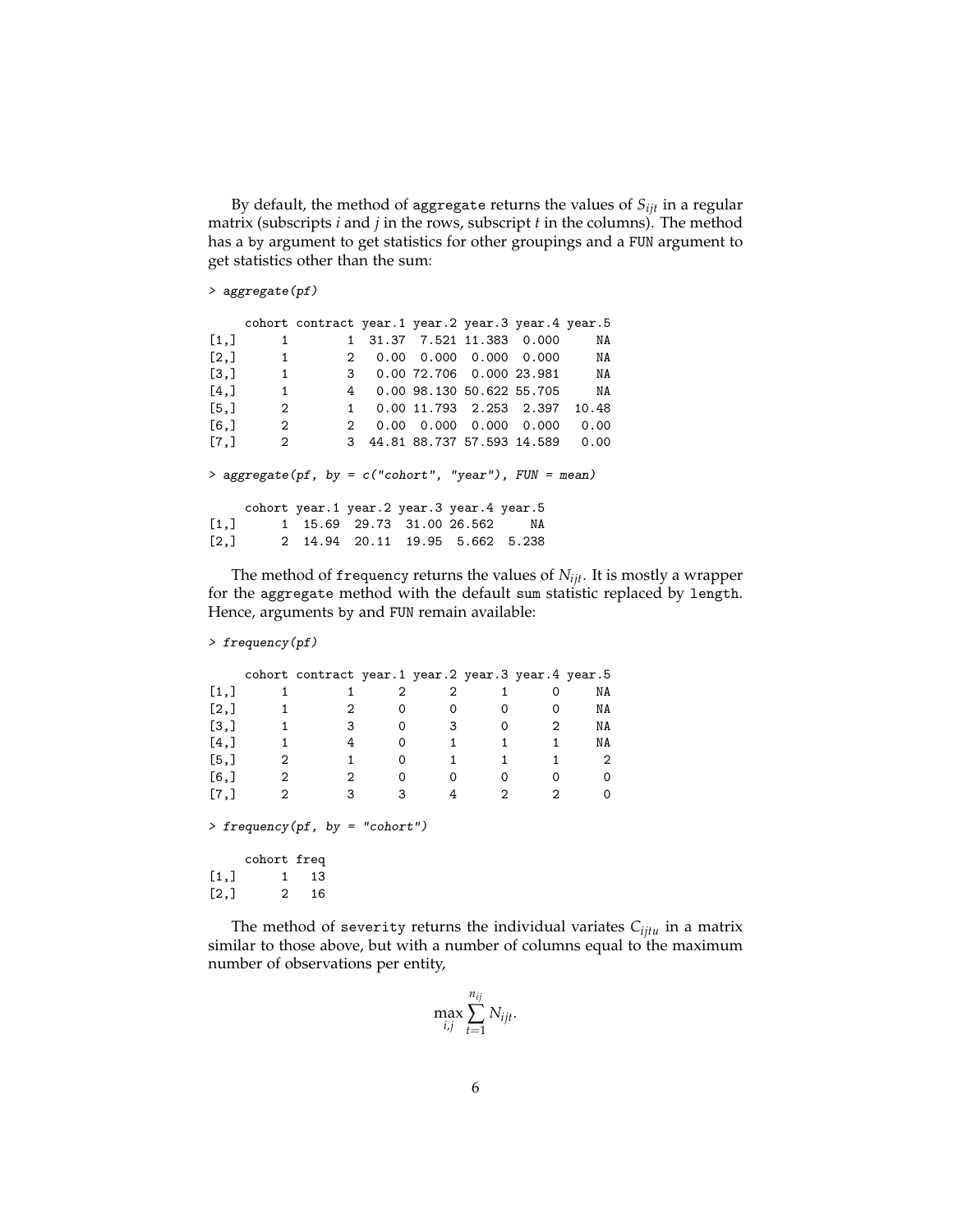Thus, the original period of observation (subscript *t*) and the identifier of the severity within the period (subscript *u*) are lost and each variate now constitute a "period" of observation. For this reason, the method provides an argument splitcol in case one would like to extract separately the individual severities of one or more periods:

> severity(pf)

```
$main
```

|              |                   | cohort contract claim.1 claim.2 claim.3 claim.4 claim.5 |                  |        |                                      |             |              |
|--------------|-------------------|---------------------------------------------------------|------------------|--------|--------------------------------------|-------------|--------------|
| [1,]         | 1                 | 1                                                       | 7.974            | 23.401 | 3.153                                | 4.368       | 11.383       |
| [2,]         | $\mathbf 1$       | $\mathbf{2}$                                            | NA               | NA     | NA                                   | NA          | NA           |
| [3,]         | 1                 | 3                                                       |                  |        | 3.817 41.979 26.910                  | 4.903       | 19.078       |
| [4,]         | 1                 | 4                                                       |                  |        | 98.130 50.622 55.705                 | NA          | NA           |
| [5,]         | 2                 | 1                                                       | 11.793           | 2.253  | 2.397                                | 9.472       | 1.004        |
| $[6,$ ]      | $\overline{2}$    | $\overline{2}$                                          | NA               | NA     | ΝA                                   | NA          | ΝA           |
| [7,]         | $\overline{2}$    | 3                                                       | 14.322           |        | 11.522 18.966                        | 33.108      | 15.532       |
|              |                   | claim.6 claim.7 claim.8 claim.9 claim.10 claim.11       |                  |        |                                      |             |              |
| [1,]         | NA                | NA                                                      | NA               | NA     | NA                                   |             | NA           |
| [2,]         | NA                | ΝA                                                      | NA               | NA     | NA                                   |             | NA           |
| [3,]         | NA                | NA                                                      | NA               | NA     | NA                                   |             | NA           |
| [4,]         | NA                | NA                                                      | NA               | NA     | NA                                   |             | NA           |
| [5,]         | NA                | NA                                                      | NA               | NA     | NA                                   |             | NA           |
| [6,]         | NA                | NA                                                      | NA               | NA     | NA                                   |             | NA           |
| [7,]         | 14.99             | 25.11                                                   | 40.15            |        | 17.44 4.426                          | 10.16       |              |
| NULL         |                   |                                                         |                  |        |                                      |             |              |
|              |                   | $>$ severity(pf, splitcol = 1)                          |                  |        |                                      |             |              |
| $$$ main     |                   |                                                         |                  |        |                                      |             |              |
|              |                   | cohort contract claim.1 claim.2 claim.3 claim.4 claim.5 |                  |        |                                      |             |              |
| [1,]         | 1                 | 1                                                       | 3.153            | 4.368  | 11.383                               | ΝA          | NA           |
| [2,]         | 1<br>$\mathbf{1}$ | 2<br>3                                                  | NA               | NA     | ΝA                                   | NA<br>4.903 | ΝA<br>19.078 |
| [3,]         | $\mathbf{1}$      | 4                                                       |                  |        | 3.817 41.979 26.910<br>50.622 55.705 | NA          | NA           |
| [4,]<br>[5,] | $\overline{2}$    | $\mathbf{1}$                                            | 98.130<br>11.793 | 2.253  | 2.397                                | 9.472       | 1.004        |
| [6,]         | 2                 | $\overline{2}$                                          | NA               | NA     | ΝA                                   | NA          | ΝA           |
| [7,]         | $\overline{2}$    | 3                                                       | 33.108           |        | 15.532 14.990 25.107 40.150          |             |              |
|              |                   | claim.6 claim.7 claim.8                                 |                  |        |                                      |             |              |
| [1,]         | NA                | ΝA                                                      | ΝA               |        |                                      |             |              |
| [2,]         | NA                | NA                                                      | NA               |        |                                      |             |              |
| [3,]         | NA                | ΝA                                                      | ΝA               |        |                                      |             |              |
| [4,]         | NA                | ΝA                                                      | ΝA               |        |                                      |             |              |
| [5,]         | NA                | NA                                                      | ΝA               |        |                                      |             |              |
| [6,]         | NA                | ΝA                                                      | ΝA               |        |                                      |             |              |

\$split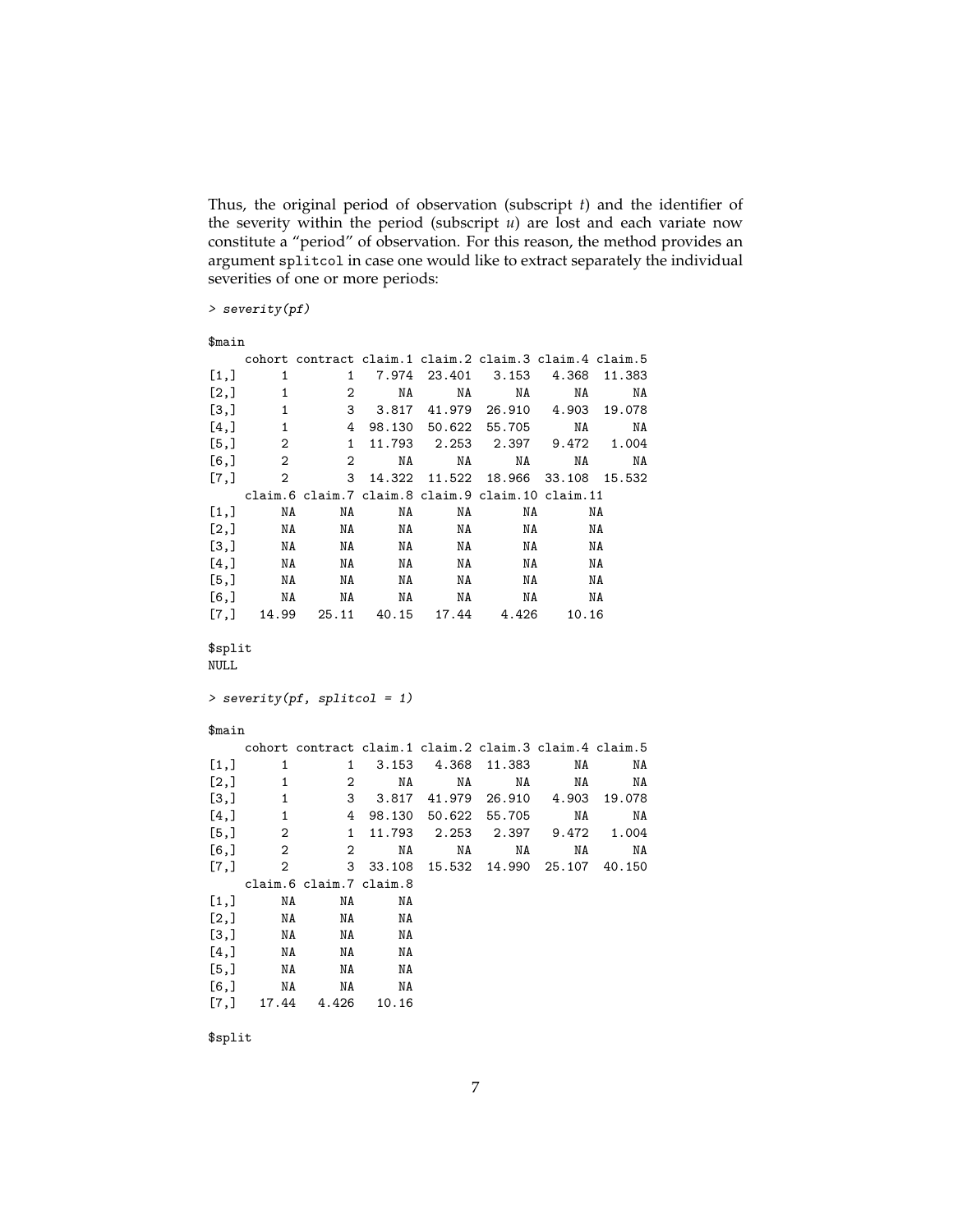|                      |                | cohort contract claim.1 claim.2 claim.3 |        |       |       |
|----------------------|----------------|-----------------------------------------|--------|-------|-------|
| $\left[1, \right]$   | 1              |                                         | 7.974  | 23.40 | NA    |
| $\left[2, \right]$   | 1              | 2                                       | NA     | ΝA    | NA    |
| $\left[3, \right]$   | 1              | 3                                       | ΝA     | ΝA    | NA    |
| [4,]                 | 1              | 4                                       | ΝA     | ΝA    | NA    |
| [5,]                 | 2              | 1                                       | ΝA     | ΝA    | NA    |
| [6,]                 | $\overline{2}$ | 2                                       | ΝA     | ΝA    | NA    |
| $\lbrack 7, \rbrack$ | 2              | 3                                       | 14.322 | 11.52 | 18.97 |

Finally, the weights matrix corresponding to the data in object pf is

> weights(pf)

|              |                                                        |  | NA                                                                                                                                                                                                                                                                                                      |
|--------------|--------------------------------------------------------|--|---------------------------------------------------------------------------------------------------------------------------------------------------------------------------------------------------------------------------------------------------------------------------------------------------------|
|              |                                                        |  | NA                                                                                                                                                                                                                                                                                                      |
| 1            |                                                        |  | NA                                                                                                                                                                                                                                                                                                      |
| $\mathbf{1}$ |                                                        |  | NA                                                                                                                                                                                                                                                                                                      |
|              |                                                        |  |                                                                                                                                                                                                                                                                                                         |
|              |                                                        |  |                                                                                                                                                                                                                                                                                                         |
|              |                                                        |  |                                                                                                                                                                                                                                                                                                         |
|              | $\mathbf{1}$<br>$\overline{\mathbf{1}}$<br>2<br>2<br>2 |  | cohort contract year.1 year.2 year.3 year.4 year.5<br>1 0.8361 2.115 1.2699 1.1555<br>2 1.7042 1.709 0.7493 1.0892<br>3 1.6552 1.762 1.5240 1.5100<br>4 1.5681 1.614 2.2358 2.1594<br>1 0.7229 1.907 2.2950 1.0595 0.9564<br>2 0.5307 0.758 0.6868 0.9738 2.0823<br>3 1.6995 2.320 1.6208 2.0114 1.2583 |

Combined with the argument classification = FALSE, the above methods can be used to easily compute loss ratios:

> aggregate(pf, classif = FALSE) / weights(pf, classif = FALSE)

|                    |  | year.1 year.2 year.3 year.4 year.5          |       |
|--------------------|--|---------------------------------------------|-------|
| [1,]               |  | 37.53 3.556 8.9638 0.000                    | NA    |
| [2,]               |  | $0.00 \quad 0.000 \quad 0.0000 \quad 0.000$ | NA    |
| $\left[3, \right]$ |  | 0.00 41.264 0.0000 15.881                   | NA    |
| [4,]               |  | 0.00 60.781 22.6412 25.796                  | NA    |
| [5,]               |  | 0.00 6.183 0.9818 2.263                     | 10.95 |
| [6, 1]             |  | $0.00 \quad 0.000 \quad 0.0000 \quad 0.000$ | 0.00  |
| r.1                |  | 26.37 38.244 35.5328 7.253                  | 0.00  |

 $\Box$ 

**Example 3.** [Scollnik](#page-8-1) [\(2001\)](#page-8-1) considers the following model for the simulation of claims frequency data in a Markov Chain Monte Carlo (MCMC) context:

$$
S_{it}|\Lambda_i, \alpha, \beta \sim \text{Poisson}(w_{ij}\Lambda_i)
$$

$$
\Lambda_i|\alpha, \beta \sim \text{Gamma}(\alpha, \beta)
$$

$$
\alpha \sim \text{Gamma}(5,5)
$$

$$
\beta \sim \text{Gamma}(25,1)
$$

for  $i = 1, 2, 3, j = 1, \ldots, 5$  and with weights  $w_{it}$  simulated from

$$
w_{it}|a_i, b_i \sim \text{Gamma}(a_i, b_i)
$$
  

$$
a_i \sim U(0, 100)
$$
  

$$
b_i \sim U(0, 100).
$$